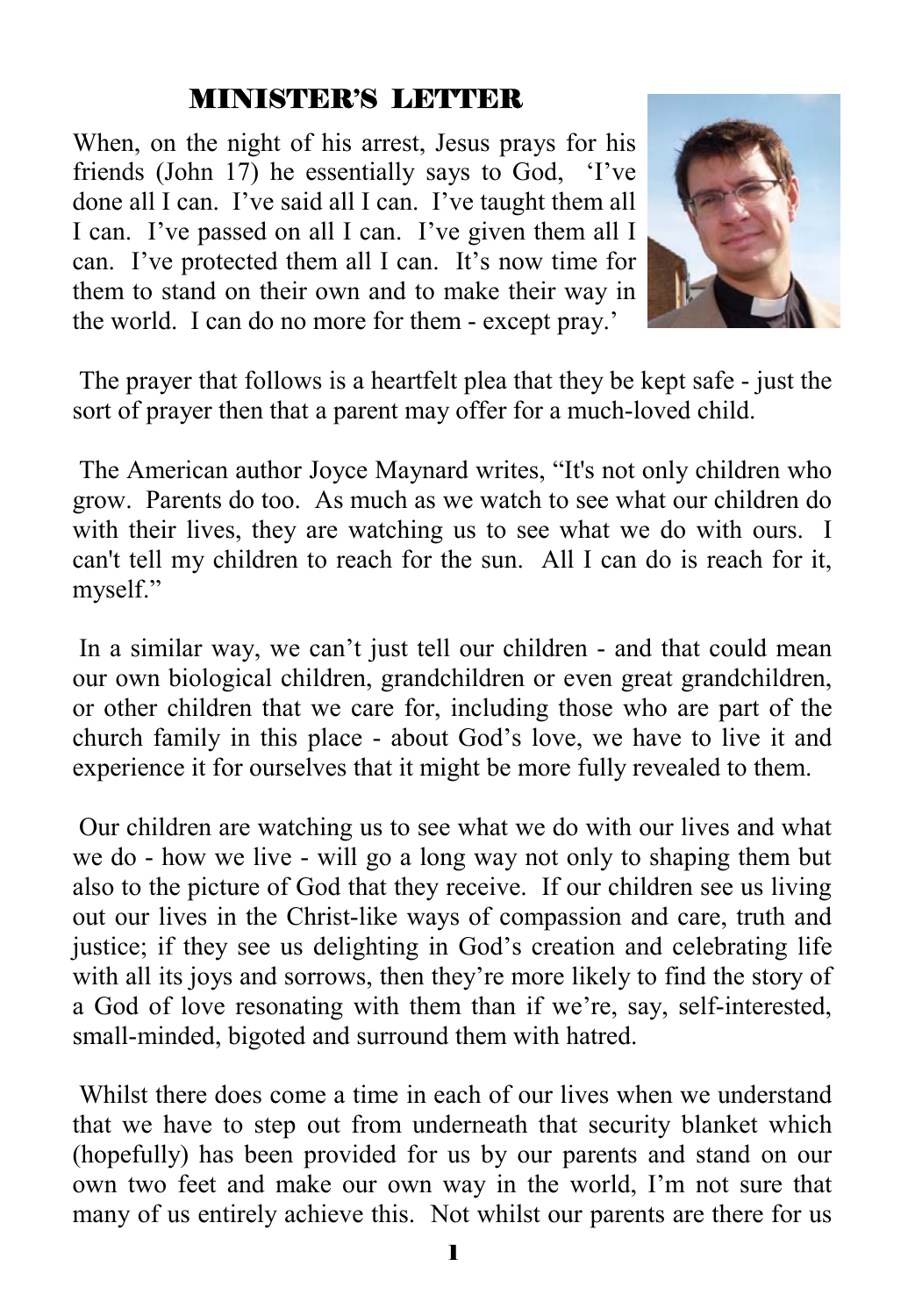to turn to. So I guess that the flip side is also true, namely that in life a parent rarely reaches a point when he or she can stand back and say,

 'I've done all I can. I've said all I can. I've taught them all I can. I've passed on all I can. I've given them all I can. I've protected them all I can. I can do no more for them.'

 But, if like Jesus did for his friends, we can at some point look our children in the eyes and hand on heart say, 'We've told you God's story, we've lived it to the best of our ability and still continue to pray for you', we'll not only be demonstrating that we've taken seriously our calling as followers of Jesus, we'll also be revealing that we've become more Christ-like ourselves.

In such a way, through such little steps, the world is transformed.

 With every blessing *Paul* 

# Circle the City 2015 - Christian Aid Charity Walk

 $-$  < 0 >  $-$ 



One Sunday, not so long ago, the 24th May to be precise, a team of intrepid adventurers set forth on a mission to visit 16 churches in the City of London, all for the good cause of Christian Aid.

Fortified by wise words of morning services, Wendy,

Phoebe, Angela, Tony, Wendy, Dawn and Mike (behind the camera,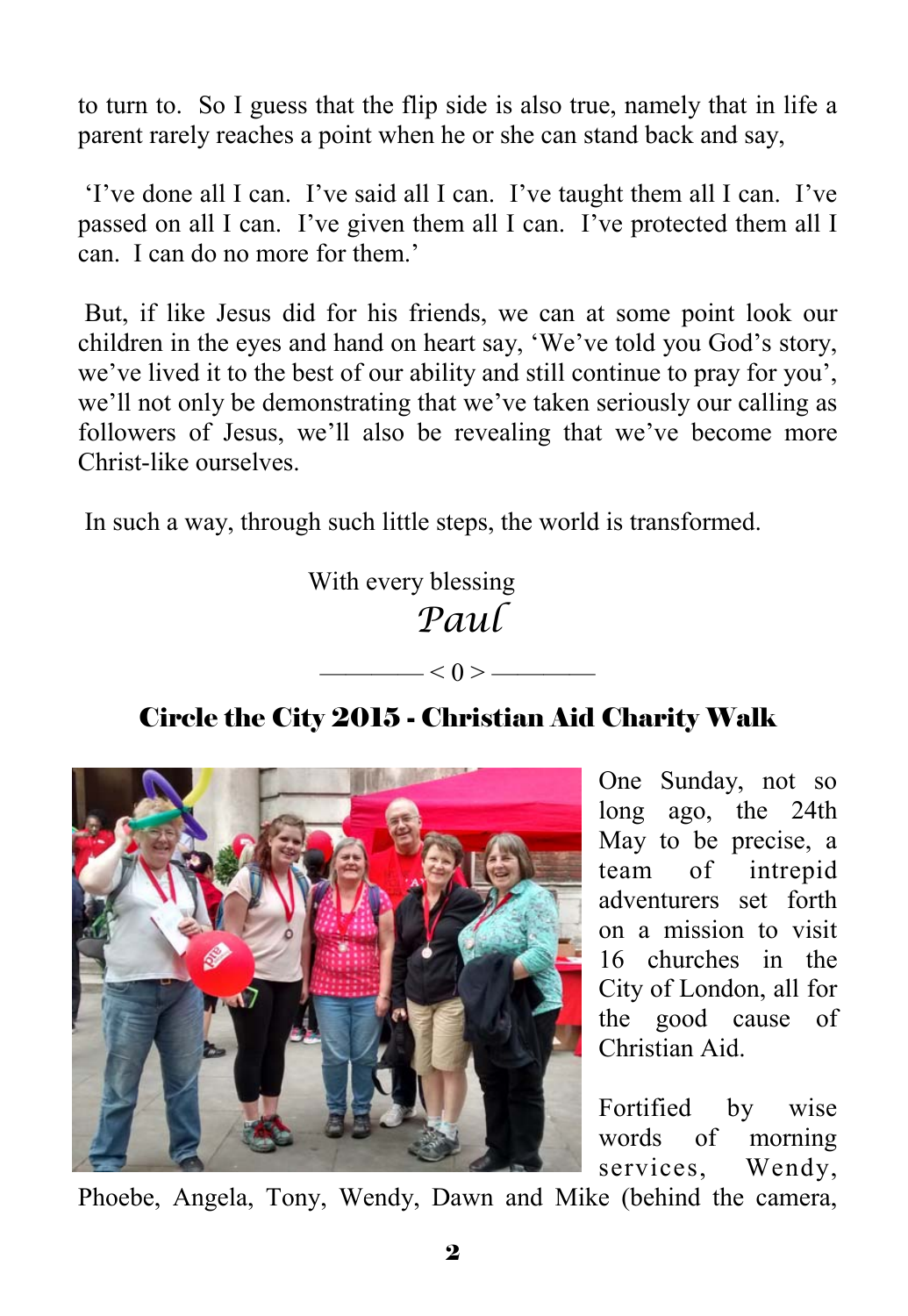honest!) set forth by the subterranean transportation system, colloquially known as "The Tube", arriving at a place called Bank. From there they set off to find the location from where they would start their adventure, namely the church called St Mary Le Bow, whose bells were strangely silent. At that place they joined hundreds of others in registering their intent and then took nourishment.

Hunger satisfied and armed with map they took their first tentative steps. Up went the cry "Which way do we go?". Instructions and map were consulted and consensus said that from the church turn left on to Cheapside and then right into Milk Street leading on to Gresham Street until they reached the first checkpoint at St Lawrence Jewry.

There they collected their first star, a mark to show that they had indeed visited that church. It is neither the intention of this article to give a detailed description of each church nor to give exact details of the route they took. That would take as long for you to read as they took to complete the course. So I shall spare you that. Suffice to say that after St Lawrence Jewry - St Margaret Lothbury, St Mary Woolworth, St Michael's Cornhill, St Dunstan in the East and All Hallows by the Tower fell to our merry troop.

At the latter, much refreshment was laid on and gratefully partaken before setting out to conquer St Olave's, St Botolph without Aldgate, Bevis Marks Synagogue, St Botolph without Bishopsgate, the Dutch Church, St Giles Cripplegate, Christchurch Greyfriars, St Bride's, St Paul's, Cathedral returning once again to St Mary Le Bow, strange names all.

Having completed the 6 mile circuit and collected their medal for doing so, the adventurers, tired and footsore set off to return to their nests once more until next year when their walking shoes will be donned and the challenge taken up once again to "Circle the City". Will you join them?

PS. Mike and Phoebe would like to thank their sponsors for raising nearly £400 for Christian Aid.

*Mike Mortley*

 $\sim$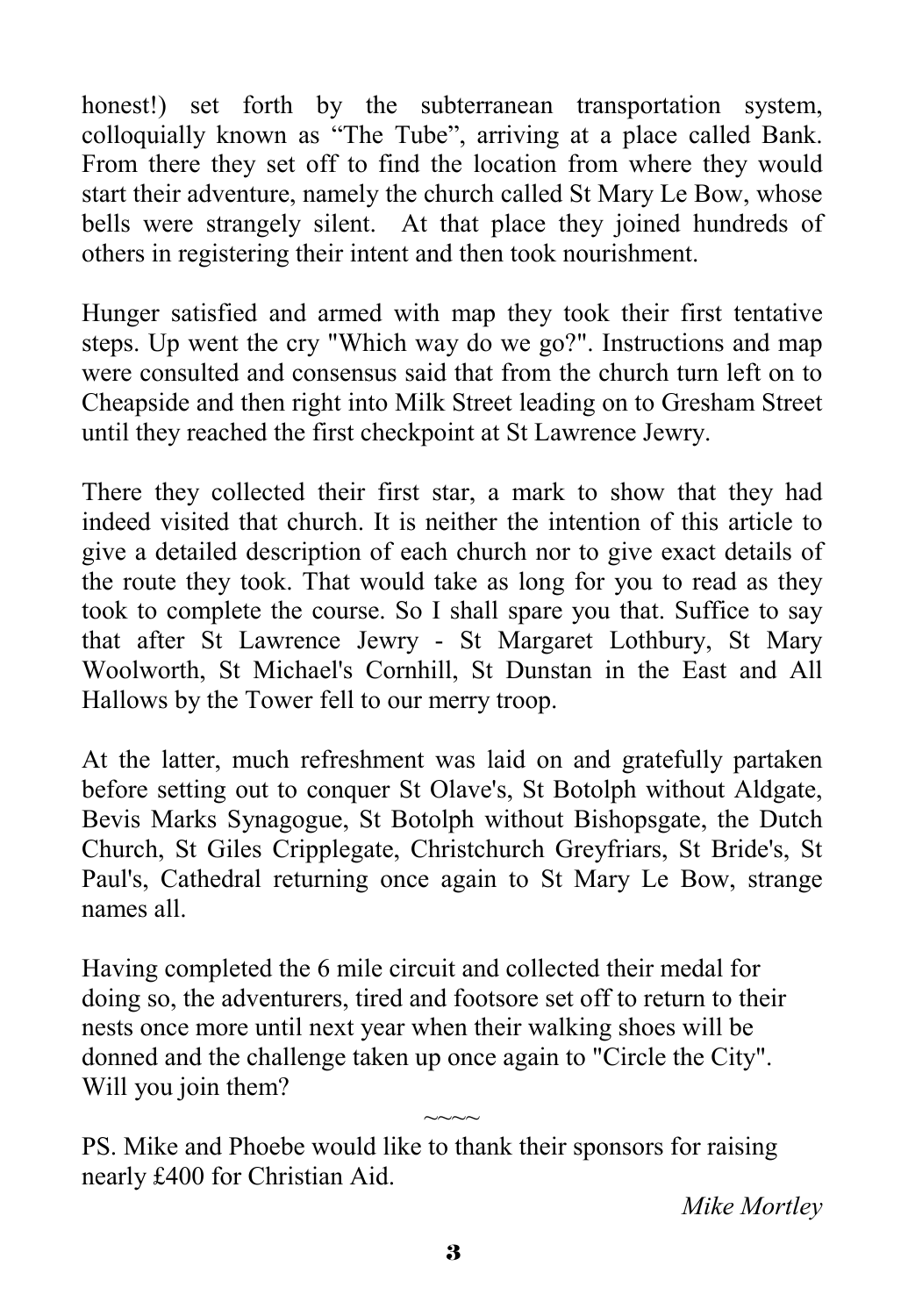

# **Inside St Raphael's Hospice**

 This spring has been an exciting time for St Raphael's Hospice as on Thursday 26th March

our Orangery officially opened! We were joined by Norman Lamb MP, the Mayors of both Sutton and Merton, June Whitfield and other local funders and community representatives for the grand opening.

The Orangery café serves hot and cold drinks and a range of light snacks and is open to patients, visitors, staff and members of the local community. The comfortable dining area also contains a children's play area with a television and play station – perfect



for children visiting the hospice who need a little time out! On sunny days the patio doors can be fully opened onto the courtyard garden, which is a relaxing and beautiful sun-trap.



The Orangery also houses a room which is furnished with sofa beds and easy chairs large enough to cater for four people (adults or children) either as a chill-out zone during the day or overnight sleeping for relatives of patients. The larger of the two cloakrooms with a

shower is positioned next door for family members to use.

 The new area will benefit both patients from the ward, who can have a change of scenery and spend time out of their bedroom, as well as those attending the Jubilee Day Centre who can socialise with other patients at the beginning and end of sessions.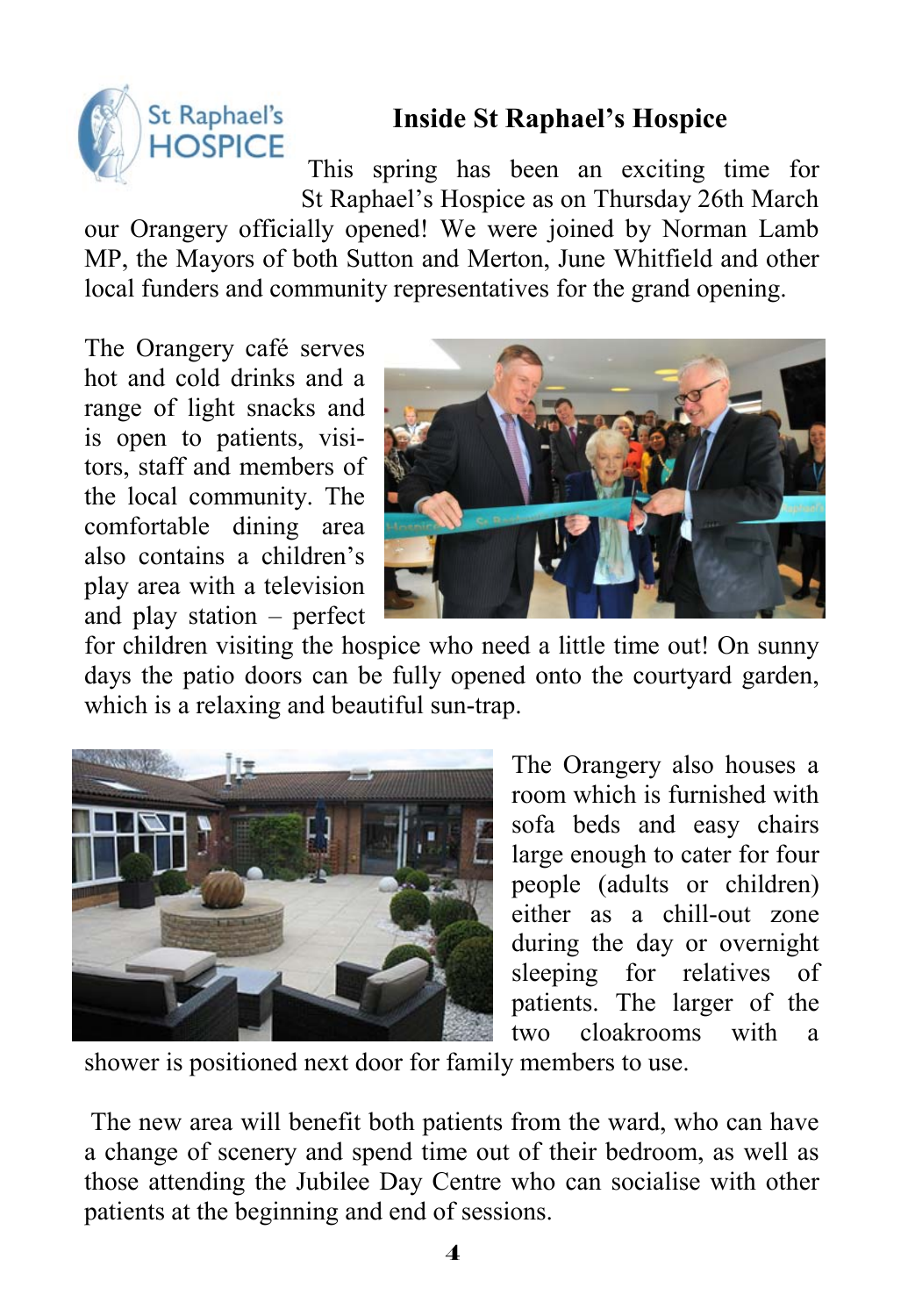The cafe is open from 9am - 4pm on Monday - Friday and we would encourage you to suggest it to friends and family as a place to come for a cup of tea, sandwich, or piece of cake. We hope that people will enjoy visiting the Orangery café and will recognise the hospice as an integral part of their community.

—— $<$  () > —

*Kerry Thomas* 



## God's Adventurer

Right from its opening chapter, describing taking relief to Nagorno Karabakh in 1992, this was a book I couldn't put down. Stuart Windsor tells his story – Barnardo's boy, ex RAF, ex-North West Water Authority, Pentecostal pastor, and for the last 17 years National Director U.K. of Christian Solidarity Worldwide. CSW's objectives are: showing solidarity with persecuted Christians and others; visiting and encouraging church leaders; delivering aid;

ascertaining the facts and recording examples of persecution. It operates in about one third of the 66 countries listed by Amnesty International in 2009/10 as experiencing unjust imprisonment and torture, though inevitably only a small number of affected countries make it into this book.

The book is just packed with moving and sometimes horrifying examples, and Stuart pays tribute to the faith and heroism of the martyrs and persecuted Christians in Iran and Mongolia, Burma and Pakistan, Nigeria and Sudan. 'It's essential,' Stuart is convinced, 'for Christians in the West to pray, speak out and stand in solidarity with the persecuted African Church.' As you read the many accounts in this book of God's activity, bear this quotation in mind: 'As we often say in Christian Solidarity, we don't believe in miracles, we rely on them.' Stuart hopes that telling his story, containing his own 'simple testimony' that 'faith works', and telling these stories of the persecuted church will 'persuade more Christians to discern God's voice and obey in trust'.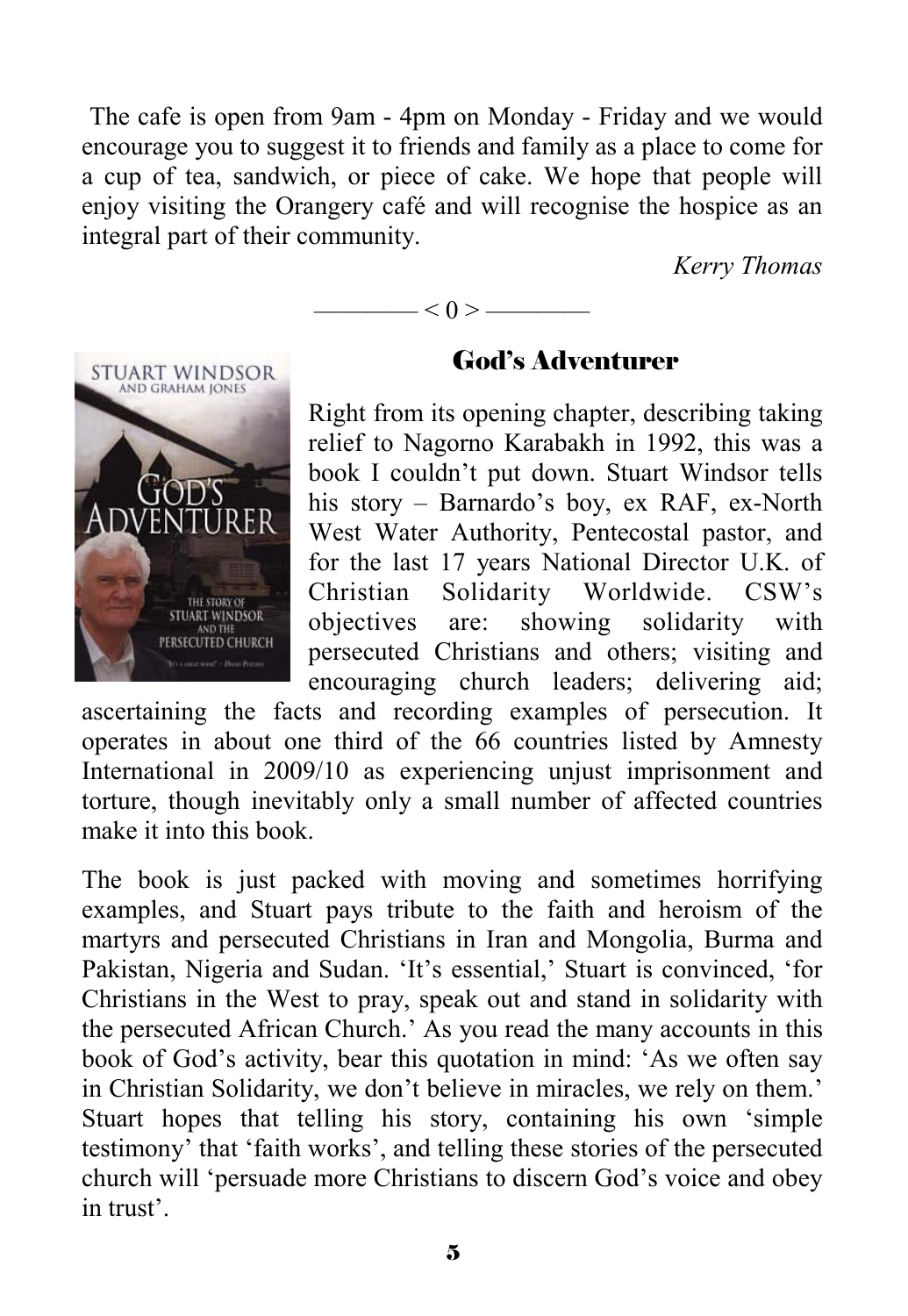If reading this book moves you as much as it did me, then I strongly recommend you to get hold of Baroness Cox: a Voice for the Voiceless, by Andrew Boyd. Baroness Caroline Cox, Deputy Speaker of the House of Lords, is a trustee of Christian Solidarity International, the parent body from which CSW split in 1997. She works closely with Stuart and is frequently mentioned in his book.

 *Reviewer: Barry Vendy (26/03/2011)* 

Having read this book on Stuart Windsor's adventures, I agree with this review and highly recommend this book.

Stuart has agreed to come and speak at the morning service at Martin Way on the 26th July. It would be good to encourage as many as possible to come and hear him and support CSW on that day -(retiring collection). Or buy his book!

**Paperback:** 306 pages RRP£9.99 **ISBN:** 9781854249999 *Gwen Wildman* 



# Baroness Cox: a Voice for the Voiceless

In this compelling biography, Andrew Boyd tells the story of Baroness Cox's humble beginnings as a nurse and her subsequent nine-year fight as a sociology lecturer and Labour supporter against intimidation by the hard left. Caroline Cox's secret expeditions to buy freedom for slaves captured by Arab traders in Sudan's war against black Africans. This is just one campaign in the Baroness's tireless patrol of the world's least glamorous causes. Her elevation to the peerage

by Margaret Thatcher enabled her to draw greater attention to the causes she espoused. And she was not afraid to put her own life at risk to do so, as she frequently did during her numerous, hazardous treks into first Communist Poland and Moscow, then warring Nagorno Karabakh, Burma and north-east Africa on behalf of Christian Solidarity Worldwide.

**Paperback:** 448 pages **ISBN:** 9780745937359 (Out of Print, but copies available from Amazon)

*Andrew Fox*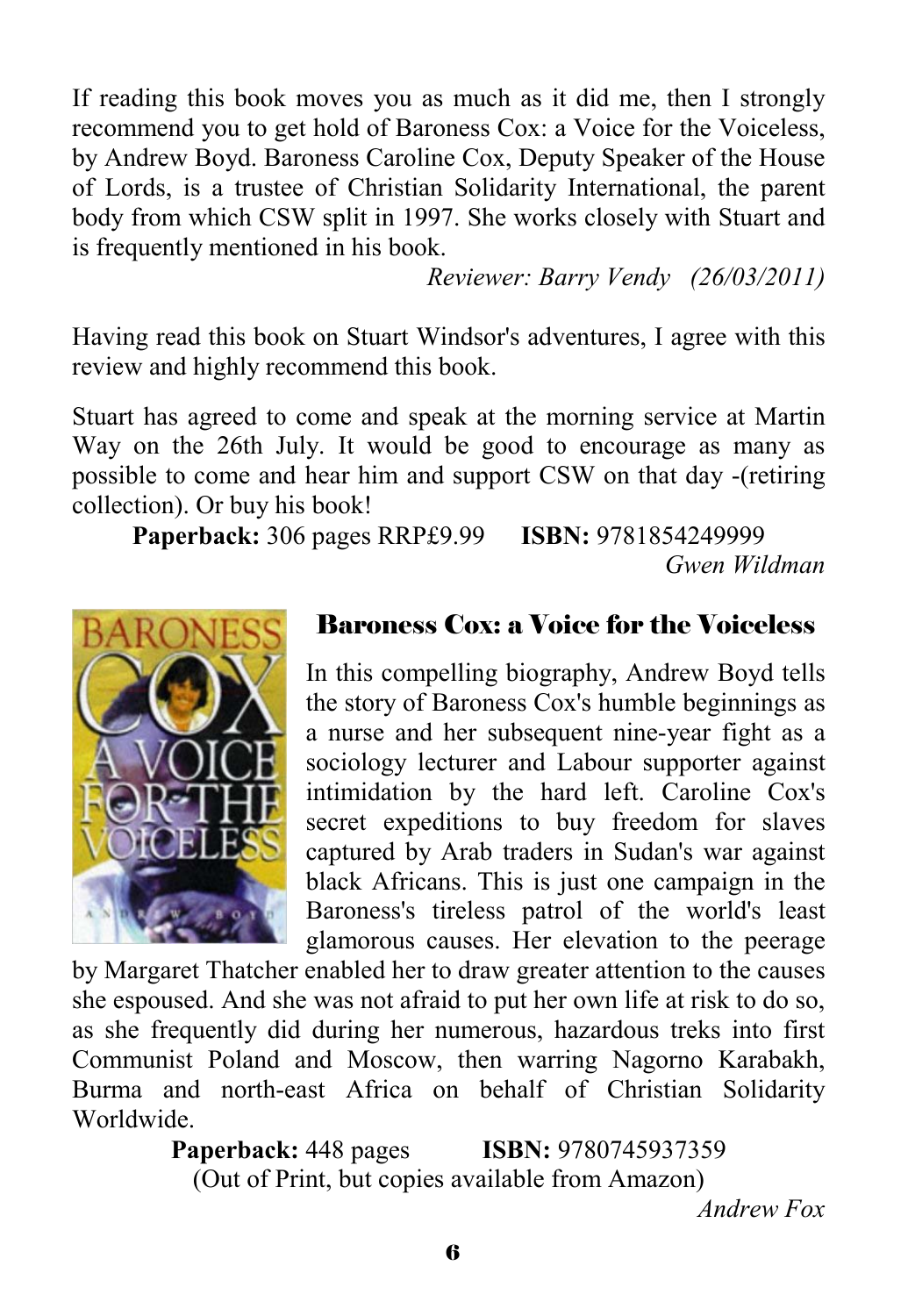

# Charity Challenge The Great Wall of China Trek  $4<sup>th</sup>$  to  $12<sup>th</sup>$  April 2015

# Part One - Days 1 to 5

 In April Rachael Conquest and I took on a challenge with Charity Challenge (that Anne Conquest had previously done) - to walk along parts of The Great Wall of China. It is somewhere I have always wanted to go but to able to do it and raise funds for Charity was a must!



I may hear some of you say, but surely it was just a holiday, how can you raise money for charity through a holiday! Well yes, we got to see the amazing country China on this trek but this was certainly not a holiday for resting and relaxing! Each day of the trek was a challenge, be it up and down thousands of steps, very steep slopes, passing signs that say 'danger follow detour' but continuing along the passes, walking along parts of the wall that are crumbling and sheer drops either side of you with nothing to stop you if you did fall! I would not have missed a minute of the adventure but if asked to go up and down that many steps again I think I would have to think long and hard about that...........!

#### Day One and Two - Arriving and the briefing

Here we meet our British guide Neil and the rest of our group – all 21 of us at the airport upon checking in – Neil stayed with us for the whole of our trek. So after the 10 and half hour flight we arrived in China at lunchtime but due to the 7 hour time difference ahead, in our heads it was around 6am! We were meet by our Chinese guides Jason and Tony – these are their chosen western names, it is generally known that while at school they chose themselves a western name as well as their chosen Chinese name. We had an hour and half transfer to our first Hotel 'The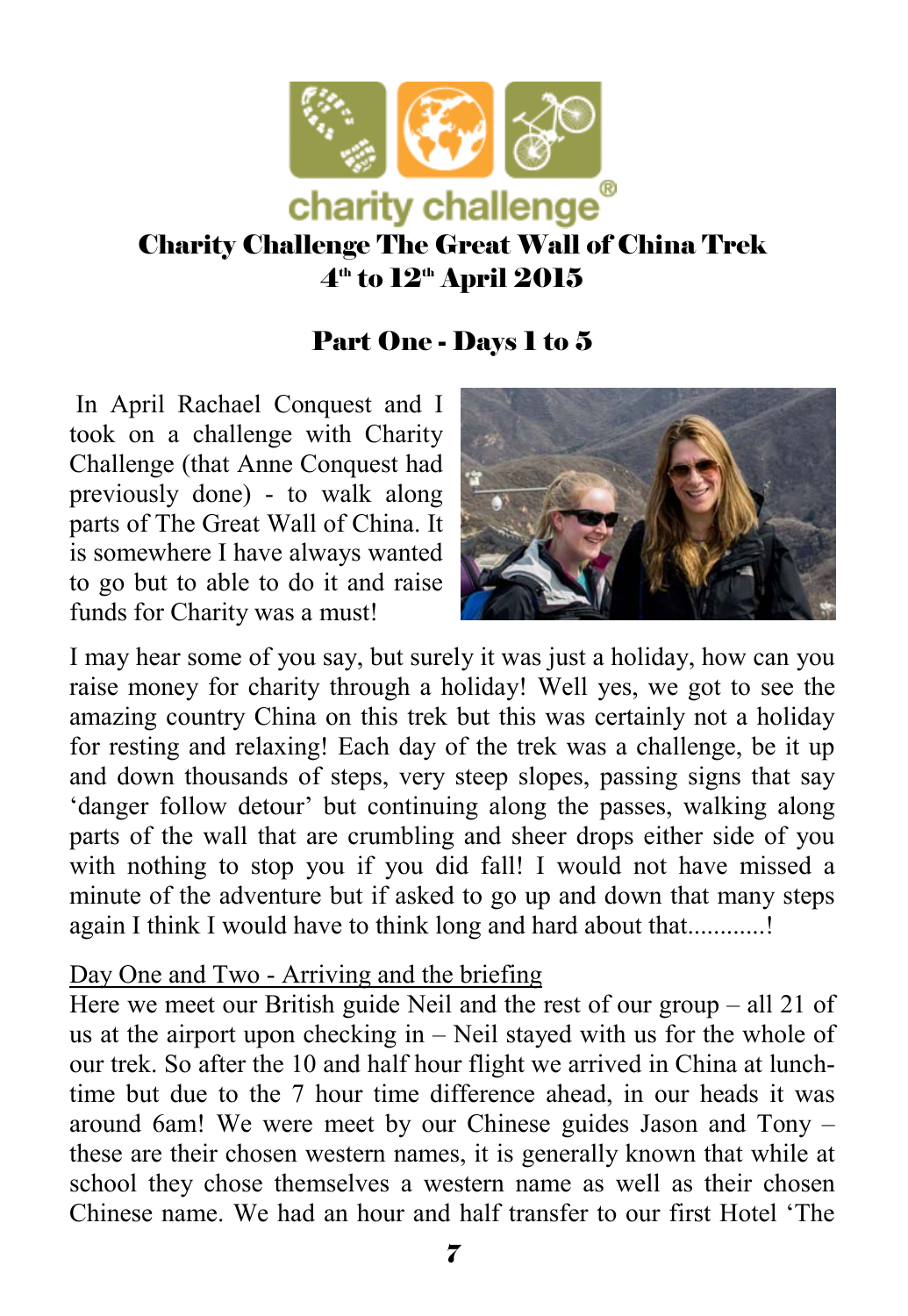Natural Times Hotel' – we are based here for 2 nights. Then in the evening we went for a stroll around the area to stretch our legs after the



long flight, then dinner and a briefing on what's to come in the rest of the week.

#### Day three - Badaling Great Wall

This was our first encounter with the Great Wall and wow what a way to be introduced! We commenced our climb steeply up hill, watchtower after watchtower,

and step after step! Neil had said the day before we would be having a

break every 20 minutes or so – all of us were amazed how often that would be but totally understood why this was the case once we started! This part of the wall had been recently renovated so steps and slopes were modern but still tricky and for some reason there was music played over speakers the whole way while we walked!



There were a few other tourists on this part of the wall but on the whole it



was just our group and the views all along were amazing!

#### Day Four – Huanghuacheng, the Lakeside Great Wall

After breakfast, we had a transfer of around 1 hr to the start point of today's trek. We began the walk on a narrow, rural, overgrown path as we climbed up to the Wall, which is one of the least renovated sections that we completed during the week. There were some steep descents and narrow paths on the first section in the morning. For lunch we were brought a meal by a farmer from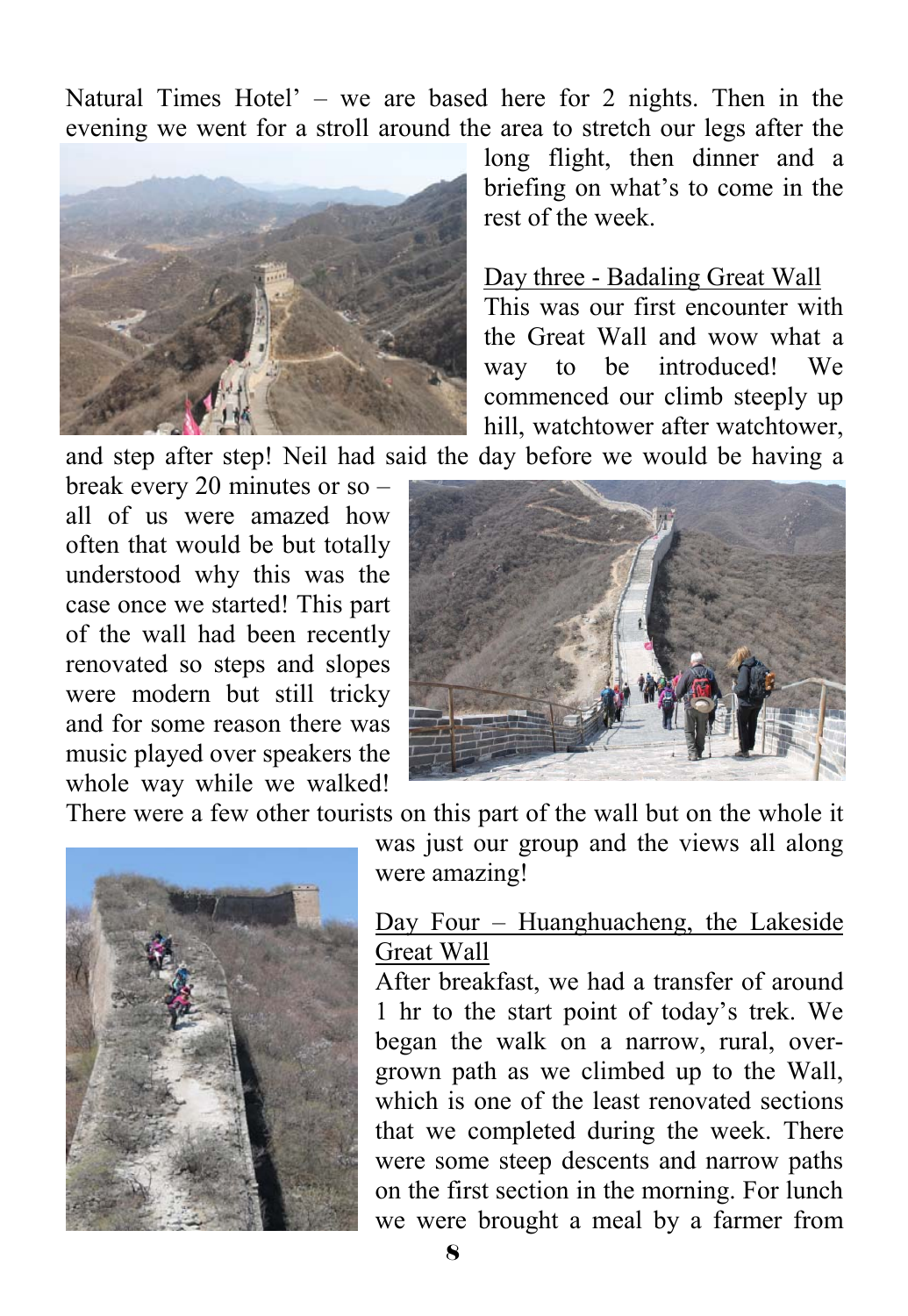the nearby area, you certainly had to have a love (like) for Chinese food as we had it for breakfast, lunch and dinner. Sticky rice with each meal and chop sticks...... I am not so great with chop sticks but Anne had already warned me of this so in true British style I took a knife, fork and spoon with me! We then continued along the Wall, which became a paved path in much better condition. The views were magnificent over the Xishuiyu reservoir below; the final section was a steep downhill on

the paved Wall, to the final watchtower. Tonight we stayed in Impression Lodge – family run and very friendly – we had a camp fire and spent some time getting to know those on our trip. There were so many stories as to why each person was doing the trek and for what charity.



Day Five - Gubeikou Gateway



The day started with a drive (approx 1.5 hrs) to a village where our trek began. There used to be three passageways between Northeast China, the Mongolian Highlands, Beijing and the central plains. These were Shanhai Pass, Juyong Pass and Gubeikou Gateway, the latter lying between the

two passes and being located in today's Miyun County, northeast of the city of Beijing. Gubeikou was the site of incessant warfare and was heavily guarded by the armies of various dynasties from 7th-13th century. In particular, the Ming Dynasty (1368- 1644AD) added many defence installations and increased the strength of the garrison. Nowadays, the main castle no longer exists and much of the Wall has collapsed.

Today was a long days trek along the Gubeikou section of the Wall walking straight through to our accommodation for the night. This section was very worn away and many paths were narrow and edges crumbled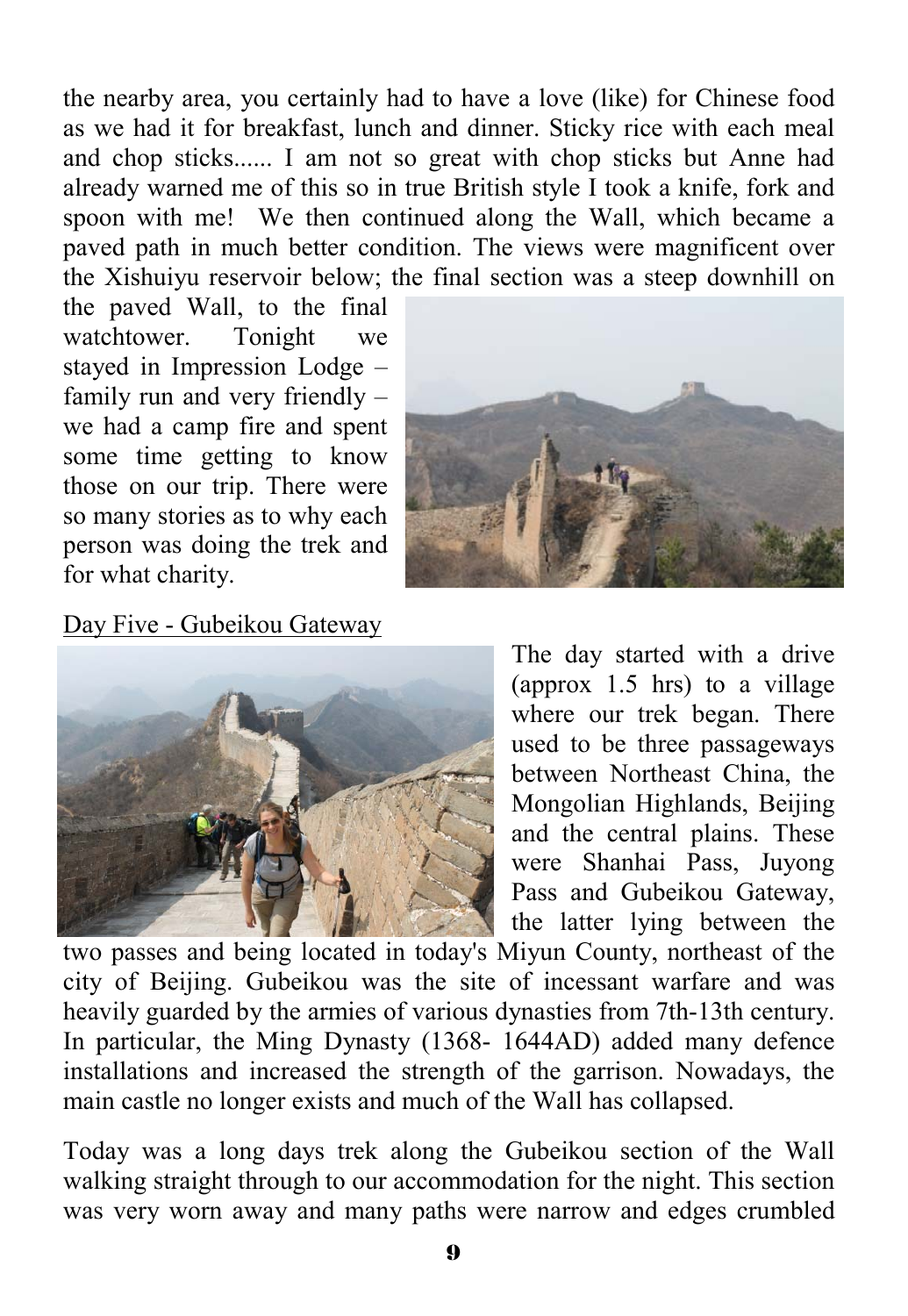

away, I found this partially challenging as a fear of heights made me concentrate on my feet and the path closely in front of me! The only time I was able to look at all the



amazing and beautiful views was when we stopped for a break and I steadied myself, another reason to appreciate the regular breaks we were given!

After Lunch we descended off the Wall through farmland where we stopped at backpacking accommodation for a well needed bathroom break! Then we had a steep climb up a narrow path weaving its way alongside sections of the wall before we reached the renovated Jinshangling section for our final part of today's trek to our overnight accommodation at Jinshang Lodges. Here we were able to view a young man demonstrating the ancient art of paper cutting. He had started this craft when he was 8 years old being shown by his grandfather – the detail and patience that goes into each picture was amazing!

*Abby Herring* 



Part Two - Days 6 to 9 will be in next months newsletter.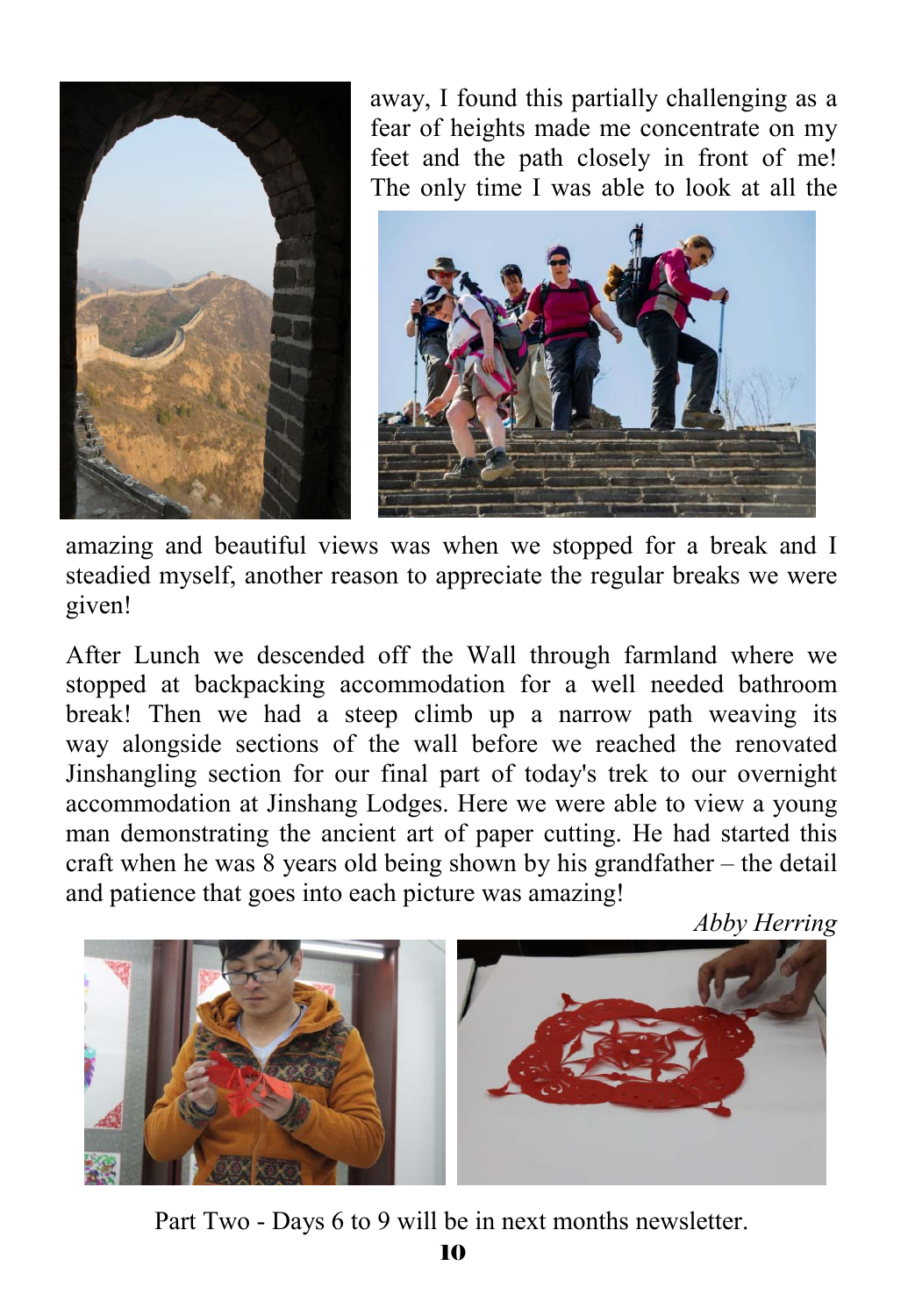## Spring Harvest 2016

As we go to press in this Newsletter we still have not decided what dates we are going to Spring Harvest next year, but it will be some time between 28th March and the 10th April.



The theme will be game changers -

*God is the ultimate Game Changer. We want to create space to encounter him. Through that encounter we become a team of game changers in our society, transforming communities in the name of Jesus. God is at work, constantly doing new things by the power of his Spirit. The exciting question is: do we want to join him? In every circle of our influence, his presence makes us game changers. Together, we can change the world.*

 Fundraising will include, big brunches as usual, and a possibility of a quiz night.

 It will be decided at a meeting at the end of May which dates we are going. I will be booking our trip on the 24th June, so please speak with me for full details before then, as I need to know how many people want to join us at Spring Harvest.

*Emily Bacon* 



**CHRISTIAN** 

**VOICE FOR THE VOICELESS** 

#### $-$  < 0 >  $-$

# CSW Conference 2015

 What are we doing in our homes, workplace, schools, churches to ensure that justice and godliness prevails? Pursue Justice was the theme of this year's conference and this question cropped up time and again throughout

the day as we heard moving testimonies from people who have suffered and been tortured because of their faith.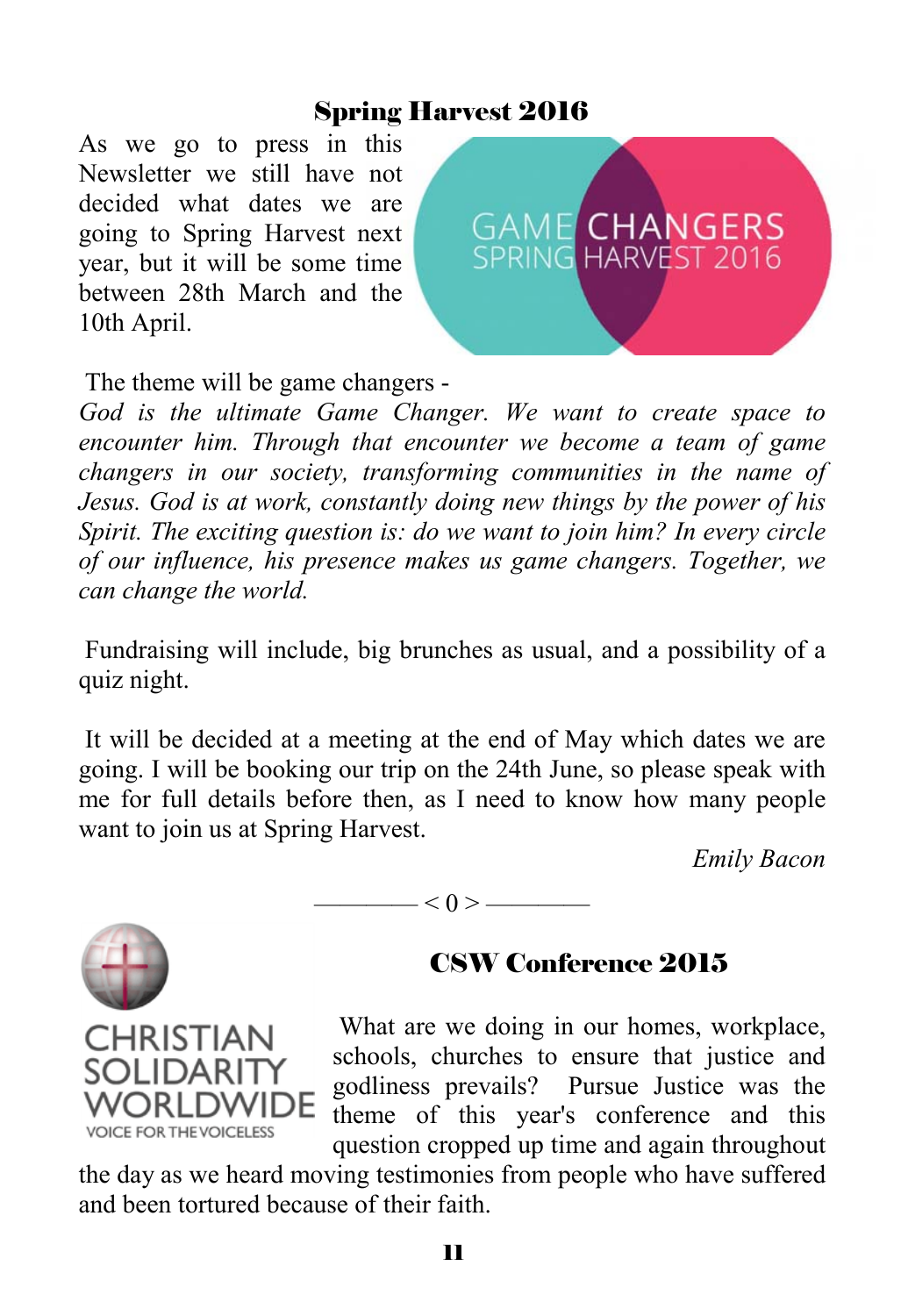I was privileged to attend this conference as a volunteer and had the enviable task of welcoming delegates and directing them to the Registration team. This was a great opportunity to greet some familiar faces who have been coming to this event for many years and those who have a heart to pray for our brothers and sisters who are persecuted for their faith.

 Mervyn Thomas, Chief Executive introduced the speakers to the morning session; Rev David Shosanya and Dr David Landrum. David Shosanya noted that "pursuing justice has a theological mandate. It is not just political correctness" and as such we have a duty to tackle injustice. When there appears to be a secular agenda to push faith into the margins of society, Dr Landrum emphasised the need for Christians to be resourceful and to be a political voice. Another David, the Rev David Shearman led the prayers for churches and Christians.

 Ben Rogers, CSW's East Asia Team Leader spoke about the situation in Vietnam together with a testimony video. I found the Kandhamal testimonies through a dance routine particularly moving and disturbing. The two girls who were dancing did another routine enacting witnessing their father being tortured before being murdered in Burma. Their haunting screams in that auditorium will not easily be forgotten.

 I was fortunate to be able to sit in to some of these sessions. Throughout the day there were videos and testimonies from Nigeria and Middle East. The afternoon session included stories from Eritrea and updates on the situation in North Korea. There were group prayers, individual and corporate prayers for each country following each session and also times of quiet reflection. This was essential as, by the end of the day my mind was a whirlwind of the 'why' questions. The following quote may put things in perspective;

#### *Suffering is not a question that demands an answer, it's not a problem that demands a solution, it's a mystery that demands a Presence. Anon*

*Gwen Wildman*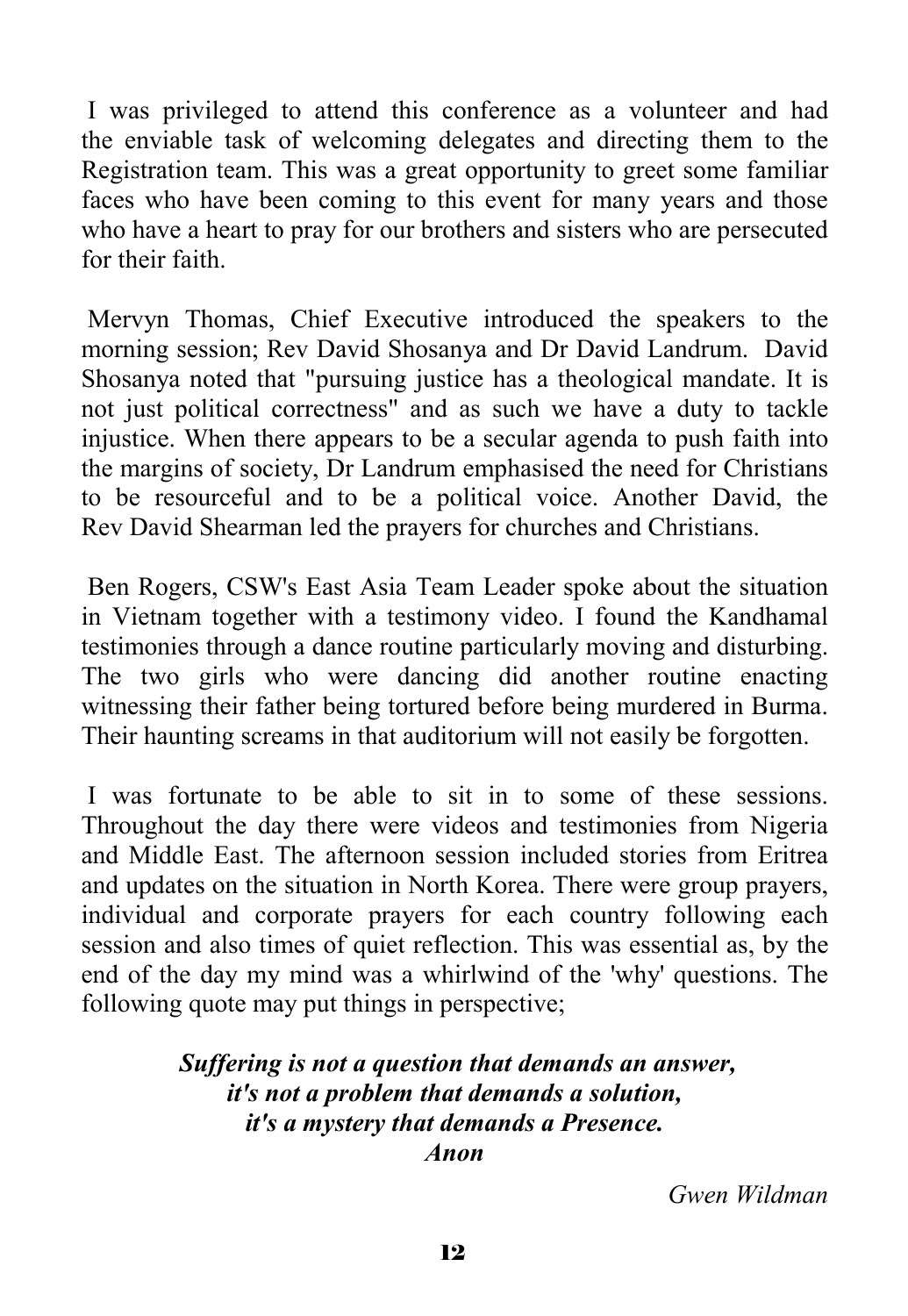#### Extreme Maturity

 *Taken from: Extreme devotion, the voice of the martyrs from the co-authors of Jesus freaks. Serious followers of Jesus pay a price, and extreme followers often pay the ultimate price. Each story is true.* 

#### JAPAN**:** IBARAGI KUN

 **After they had all been tried, found guilty, and sentenced to die, twenty-six Christians were marched to the place where crudely made crosses stood. Almost three months earlier, they had been arrested in Kyoto, Japan, and charged with following Christ. One of the convicts was named Ibaragi Kun.** 

 Seeing how young Kun was, an official took him aside and urged him to recant his faith to save his life. Looking the official in the eye, Kun said confidently, "Sir, it would be far better if you yourself became a Christian. Then you could go to heaven with me."

 The officer stared, startled by the young man's faith. Finally, Ibaragi asked, "Sir, which cross is mine?"

 The bewildered official pointed to the smallest of the twenty-six crosses. Young Kun ran to the cross, knelt before it, and embraced it. When the soldiers began to nail his hands and feet to the cross, he did not cry out in pain. He courageously accepted the path God had laid out for him.

 The crucifixion of the twenty-six Christians on November 23, 1596, was the beginning of a period of intense persecution of Christians in Japan. Over the next seventy years, as many as one million Japanese Christians follow the example of Ibaragi Kun, a very mature twelve-year-old boy.

 *Spiritual maturity is not measured by a birth certificate. Chronological age has little to do with conviction. Rather, spiritual maturity is measured one day at a time. We measure our maturity by how well we daily apply our faith. Contrary to popular belief, spiritual maturity is not how much we know about the Bible. Many people are very familiar with the Bible, yet they remain strangers to spiritual maturity. Obedience to the Bible's commands is the mark of maturity. One question will help us know how well we are growing spiritually. We must ask ourselves each day, "How much more do we look like Jesus today than we did yesterday?" Our answer is a true reflection of our growth.* 

Don't let anyone look down on you because you are young, but set an example for the believers in speech, in life, in love, in faith and in purity.(1Timothy 4:12)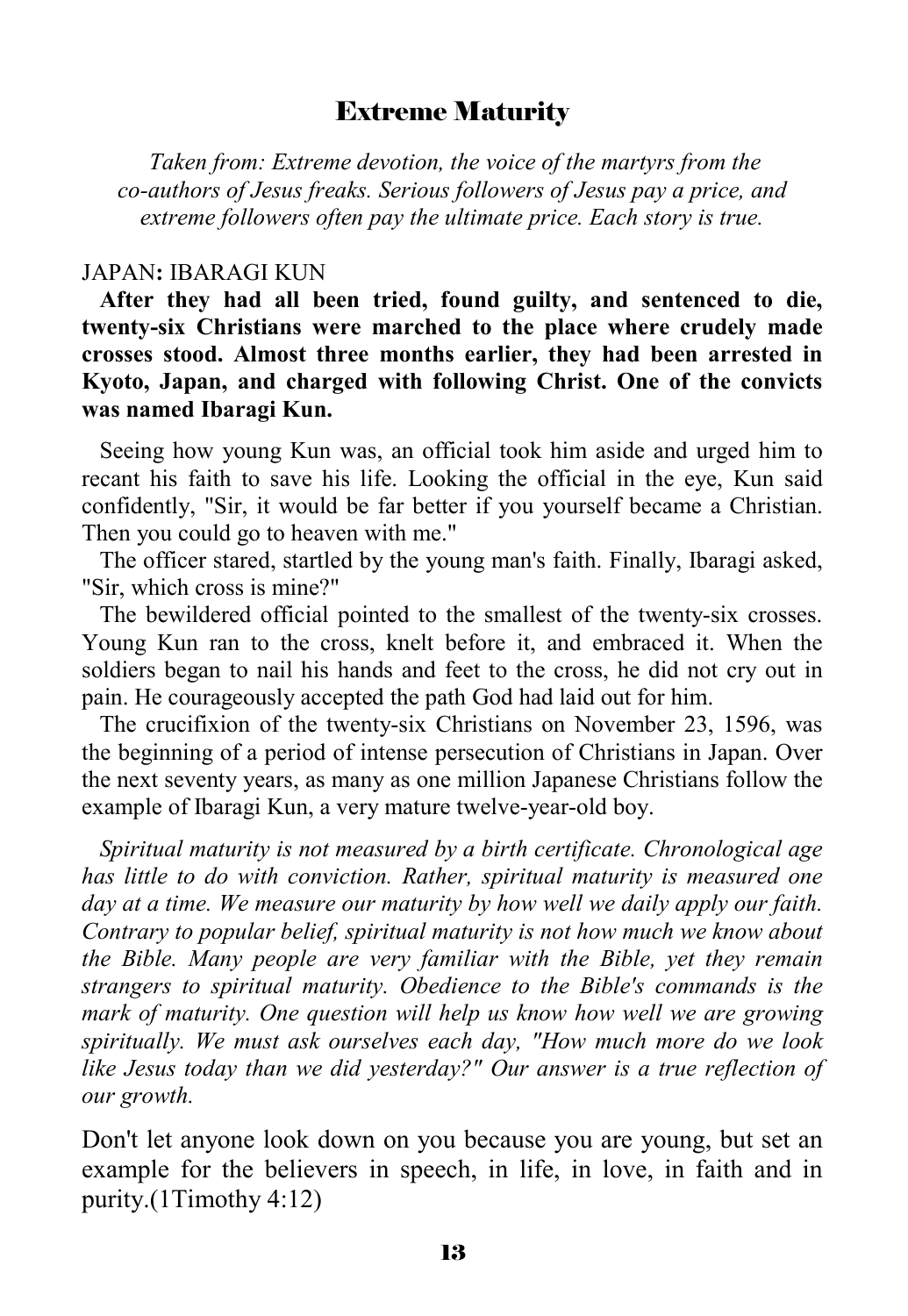**Tine** 

| Tue      |    | 2 10.30am-noon     | Coffee and Chat                                                                                                        |
|----------|----|--------------------|------------------------------------------------------------------------------------------------------------------------|
|          |    | $8.00 \text{ pm}$  | Time for Prayer                                                                                                        |
| Wed      | 3  | $8.00 \text{ pm}$  | <b>Church Council Meeting</b>                                                                                          |
| Fri      | 5  | $12.30 \text{ pm}$ | Luncheon Club                                                                                                          |
| Sun      | 7  | 10.30 am           | All Age Worship led by Valerie Ashcroft                                                                                |
|          |    | 6.30 pm            | Communion Service led by Rev Paul Timmis                                                                               |
| Tue      | 9  | $10.30$ am-noon    | Coffee and Chat                                                                                                        |
|          |    | $8.00 \text{ pm}$  | Time for Prayer                                                                                                        |
| Sun $14$ |    | 10.30 am           | Morning Service led by Tony Loft                                                                                       |
| Tue      | 16 | $10.30$ am-noon    | Coffee and Chat                                                                                                        |
|          |    | $8.00 \text{ pm}$  | Time for Prayer                                                                                                        |
|          |    | $7.00 \text{ pm}$  | Men's Supper Club - <i>Graham Currie</i> -<br>"Msaada" a charity set up to help the victims<br>of the Rwandan genocide |
| Thur 18  |    | $7.00 \text{ pm}$  | Circuit Meeting at Wimbledon                                                                                           |
| Fri      | 19 | $12.30 \text{ pm}$ | Luncheon Club                                                                                                          |
| Sun      | 21 | 10.30 am           | Communion Service led by Rev Paul Timmis                                                                               |
| Tue 23   |    | 10.30am-noon       | Coffee and Chat                                                                                                        |
|          |    | 8.00 pm            | Time for Prayer                                                                                                        |
| Sun $28$ |    | $10.30$ am         | Morning Service led by Valerie Ashcroft                                                                                |

**CHURCH** DIARY

> *Please refer to the Website (www.martinway.org.uk) or Weekly Notice Sheet for any additional information*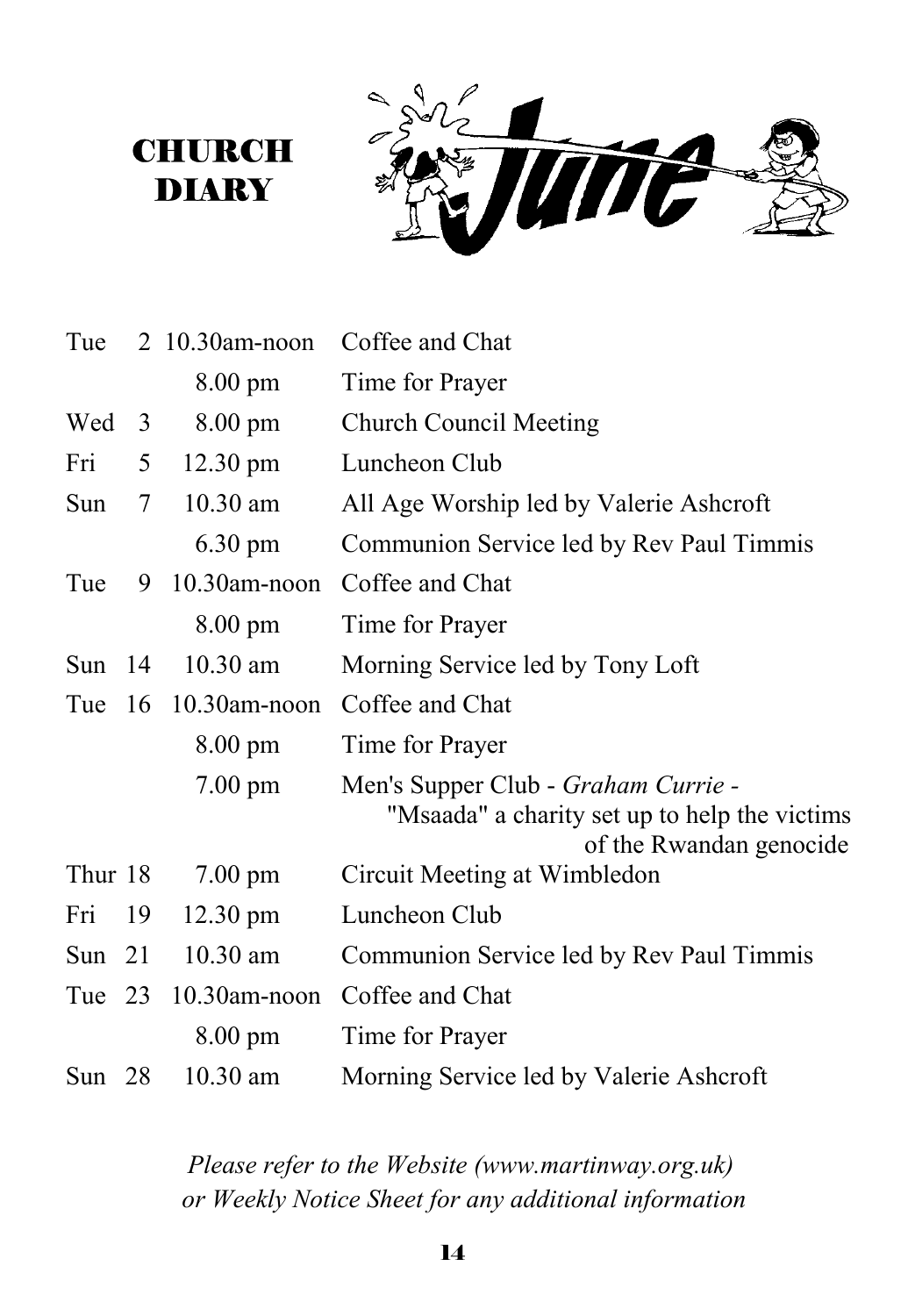

We wish all of those why celebrate a birthday this month a very

# *Happy Birthday*

and especially to:

**Alice Day on 27th June** 

# Martin Way Website

———— < 0 > ————

Our website (www.martinway.org.uk) is always under review, a new page "Community" has been added to showcase organisations which have chosen Martin Way as a place where they feel they can offer further services to the community. Most



are regular long-standing bookings. Have a look to see if any strike a chord with you.

We also have Electronic versions of the Newsletters (going back to 2000), Paul's letter and many other articles and information about the church.

For instance how many of the 27 Ministers that we had in Martin Way since our opening in 1934 can you name?

How much do you know about our Church Groups and Activities? Want to follow a Bible Study, but don't know where to start?

All of this and more can be found at the Martin Way website.

 $\qquad$   $\leq$  0  $>$   $\qquad$ 

The Christian Church is the one organisation in the world that exists purely for the benefit of non-members. *Archbishop William Temple (1881-1944)*